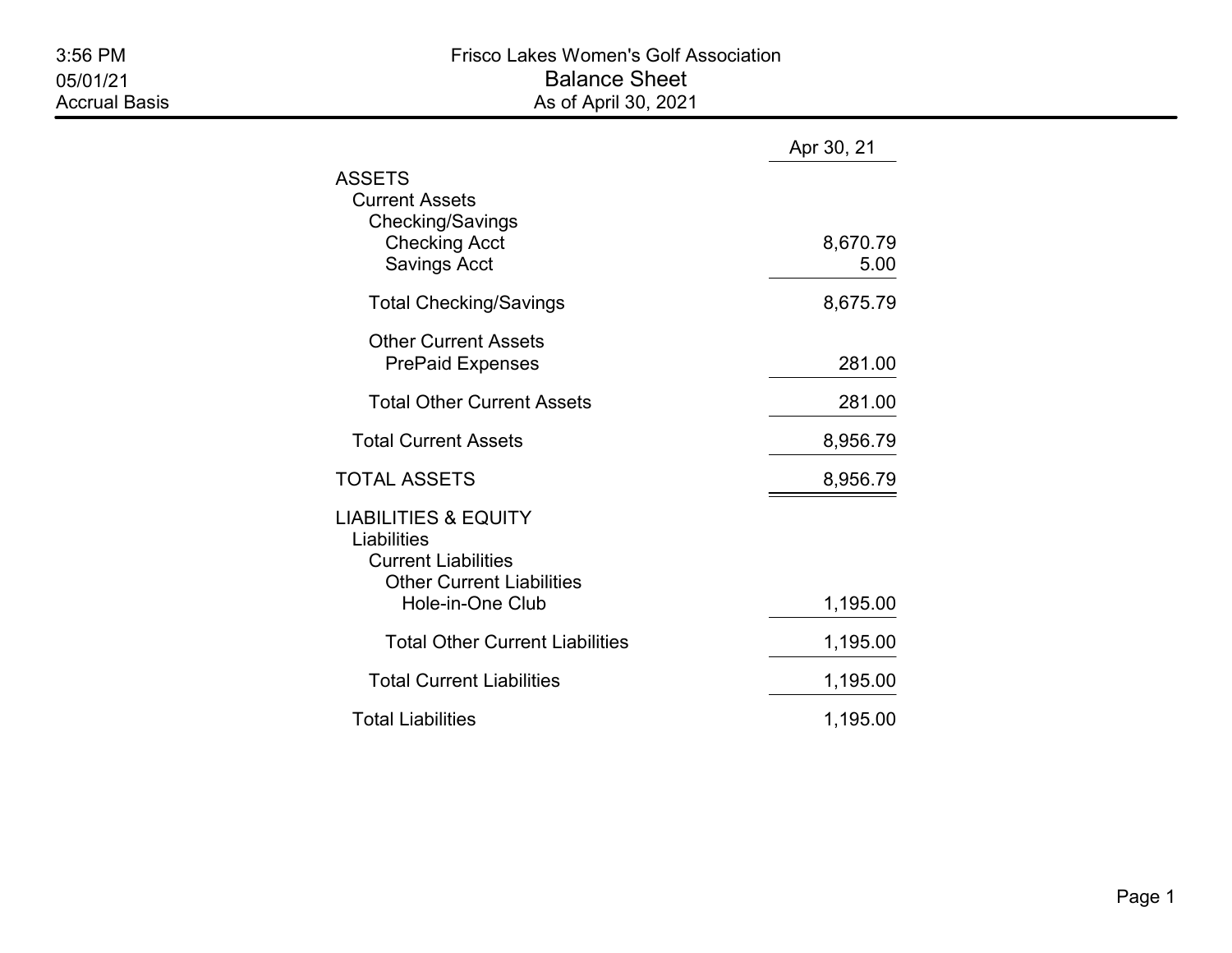|                                                  | Apr 30, 21            |  |  |
|--------------------------------------------------|-----------------------|--|--|
| Equity<br><b>Retained Earnings</b><br>Net Income | 8,155.05<br>$-393.26$ |  |  |
| <b>Total Equity</b>                              | 7,761.79              |  |  |
| TOTAL LIABILITIES & EQUITY                       | 8,956.79              |  |  |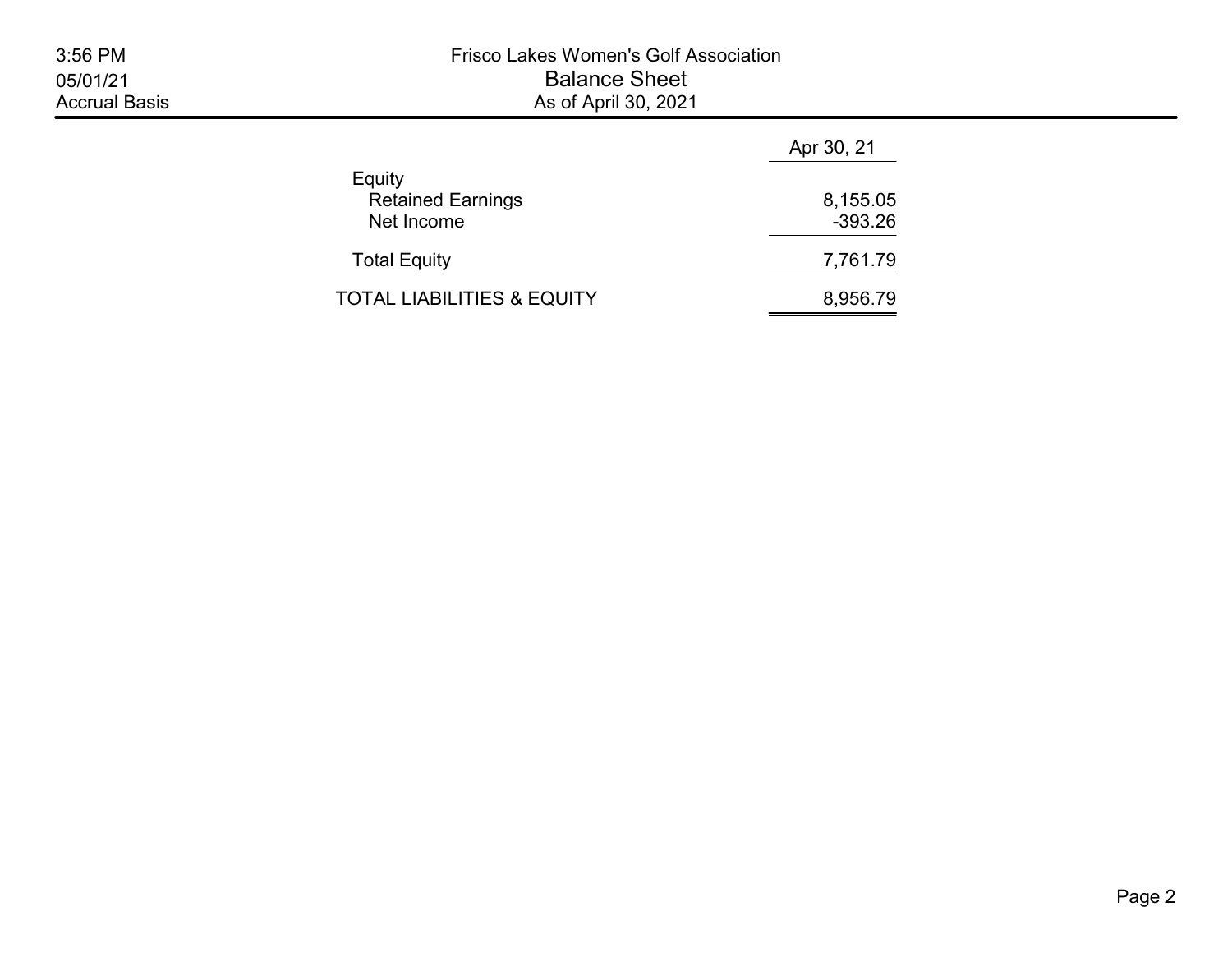| 4:08 PM<br>05/01/21<br><b>Accrual Basis</b> | <b>Frisco Lakes Women's Golf Association</b><br>Profit & Loss<br>April 2021                                     |                           |  |  |  |
|---------------------------------------------|-----------------------------------------------------------------------------------------------------------------|---------------------------|--|--|--|
|                                             |                                                                                                                 | Apr 21                    |  |  |  |
|                                             | Ordinary Income/Expense<br>Income<br><b>Event Prize Fund Fee</b><br><b>Interest/Dividends Earned</b>            | 400.00<br>0.36            |  |  |  |
|                                             | <b>Total Income</b>                                                                                             | 400.36                    |  |  |  |
|                                             | <b>Gross Profit</b>                                                                                             | 400.36                    |  |  |  |
|                                             | <b>Expense</b><br><b>Event Prize Fund Payouts</b><br><b>Member/Member Event</b><br><b>PayPal Processing Fee</b> | 400.00<br>386.72<br>21.60 |  |  |  |
|                                             | <b>Total Expense</b>                                                                                            | 808.32                    |  |  |  |
|                                             | Net Ordinary Income                                                                                             | $-407.96$                 |  |  |  |

Net Income 2007.96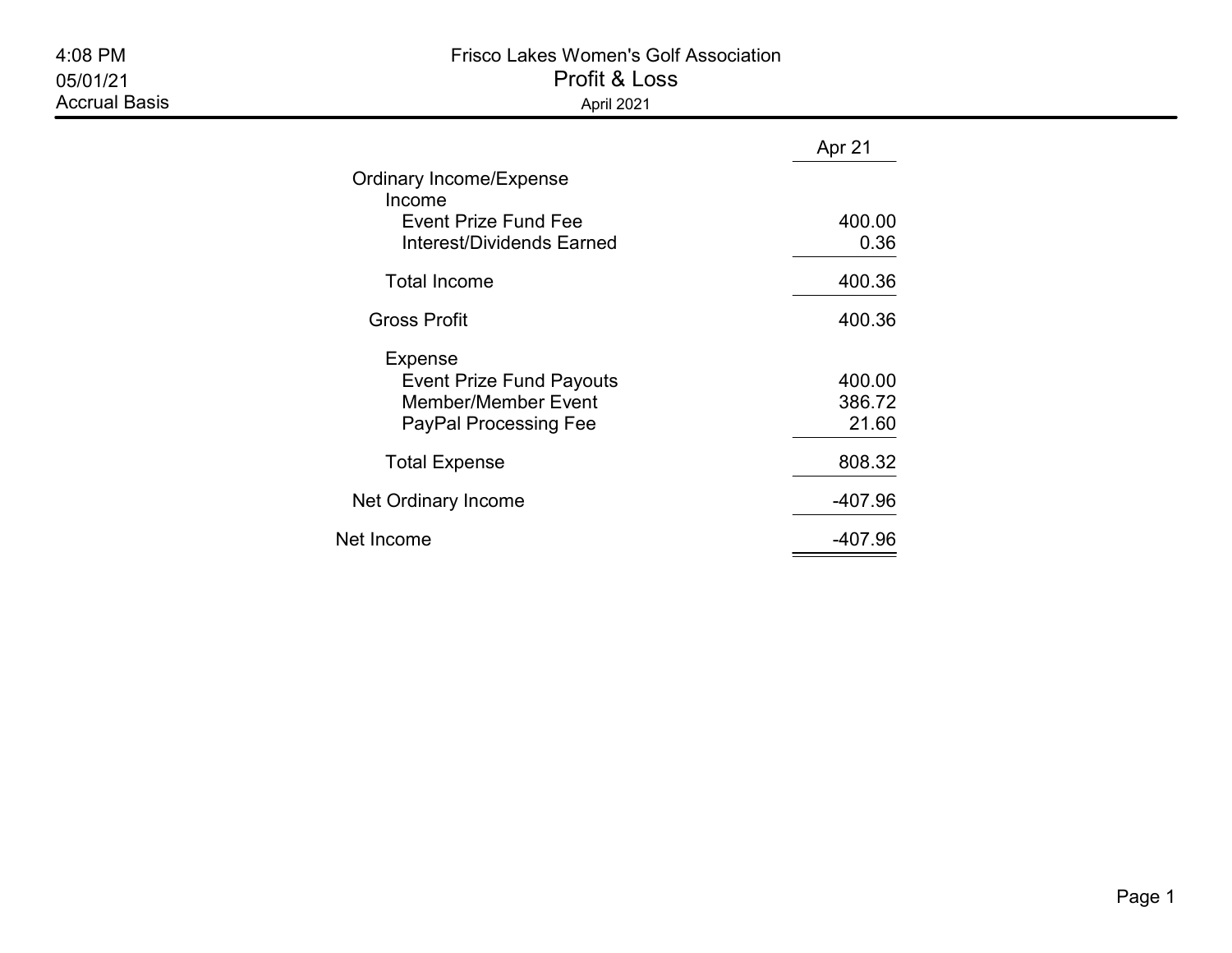## 4:06 PM Frisco Lakes Women's Golf Association 05/01/21 Custom 2021 Profit & Loss Budget vs. Actual

| January through April 2021 |
|----------------------------|
|                            |

|                                  | <b>Administration</b> |               | <b>Closing Day Party Expense</b> |               | <b>Happy Hour</b> |               | <b>Member/Member Event</b> |               |
|----------------------------------|-----------------------|---------------|----------------------------------|---------------|-------------------|---------------|----------------------------|---------------|
|                                  | Jan - Apr 21          | <b>Budget</b> | Jan - Apr 21                     | <b>Budget</b> | Jan - Apr 21      | <b>Budget</b> | Jan - Apr 21               | <b>Budget</b> |
| <b>Ordinary Income/Expense</b>   |                       |               |                                  |               |                   |               |                            |               |
| Income                           |                       |               |                                  |               |                   |               |                            |               |
| <b>Event Prize Fund Fee</b>      | 0.00                  |               | 0.00                             |               | 0.00              |               | 400.00                     | 400.00        |
| <b>Interest/Dividends Earned</b> | 1.56                  |               | 0.00                             |               | 0.00              |               | 0.00                       |               |
| <b>Member Dues</b>               | 1,915.00              | 1,350.00      | 0.00                             |               | 0.00              |               | 0.00                       |               |
| <b>Total Income</b>              | 1,916.56              | 1,350.00      | 0.00                             |               | 0.00              |               | 400.00                     | 400.00        |
| <b>Gross Profit</b>              | 1,916.56              | 1,350.00      | 0.00                             |               | 0.00              |               | 400.00                     | 400.00        |
| <b>Expense</b>                   |                       |               |                                  |               |                   |               |                            |               |
| 9 Hole Tournament                | 0.00                  |               | 0.00                             |               | 0.00              |               | 0.00                       |               |
| <b>Bank Service Charges</b>      | 0.10                  | 4.00          | 0.00                             |               | 0.00              |               | 0.00                       |               |
| <b>Closing Day Party Expense</b> | 0.00                  |               | 0.00                             | 1,500.00      | 0.00              |               | 0.00                       |               |
| <b>Closing Scramble</b>          | 0.00                  |               | 0.00                             |               | 0.00              |               | 0.00                       |               |
| <b>Computer Software</b>         | 28.16                 | 30.00         | 0.00                             |               | 0.00              |               | 0.00                       |               |
| <b>Event Prize Fund Payouts</b>  | 0.00                  |               | 0.00                             |               | 0.00              |               | 400.00                     | 400.00        |
| Gifts & Awards                   | 0.00                  | 250.00        | 0.00                             |               | 0.00              |               | 0.00                       |               |
| <b>Halloween Tournament</b>      | 0.00                  |               | 0.00                             |               | 0.00              |               | 0.00                       |               |
| Handicap Fee                     | 928.60                | 1,430.00      | 0.00                             |               | 0.00              |               | 0.00                       |               |
| <b>Happy Hour Food</b>           | 0.00                  |               | 0.00                             |               | 0.00              | 250.00        | 0.00                       |               |
| <b>Member/Member Event</b>       | 0.00                  |               | 0.00                             |               | 0.00              |               | 386.72                     | 500.00        |
| <b>Miscellaneous Expenses</b>    | 0.00                  | 100.00        | 0.00                             |               | 0.00              |               | 0.00                       |               |
| <b>Night Golf Expense</b>        | 0.00                  |               | 0.00                             |               | 0.00              |               | 0.00                       |               |
| <b>Opening Day Party Expense</b> | 0.00                  |               | 0.00                             |               | 0.00              |               | 0.00                       |               |
| <b>Opening Day Scramble</b>      | 0.00                  |               | 0.00                             |               | 0.00              |               | 0.00                       |               |
| <b>PayPal Processing Fee</b>     | 18.45                 | 250.00        | 0.00                             |               | 0.00              |               | 21.60                      |               |
| <b>Rules Committee Expenses</b>  | 0.00                  | 100.00        | 0.00                             |               | 0.00              |               | 0.00                       |               |
| <b>Storage Fee</b>               | 671.00                | 650.00        | 0.00                             |               | 0.00              |               | 0.00                       |               |
| <b>Summer Scramble</b>           | 0.00                  |               | 0.00                             |               | 0.00              |               | 0.00                       |               |
| <b>Supplies</b>                  | 60.40                 | 50.00         | 0.00                             |               | 0.00              |               | 0.00                       |               |
| <b>Tips</b>                      | 0.00                  | 300.00        | 0.00                             |               | 0.00              |               | 0.00                       |               |
| <b>Wildflower Party Expense</b>  | 0.00                  |               | 0.00                             |               | 0.00              |               | 0.00                       |               |
| <b>Total Expense</b>             | 1,706.71              | 3,164.00      | 0.00                             | 1,500.00      | 0.00              | 250.00        | 808.32                     | 900.00        |
| <b>Net Ordinary Income</b>       | 209.85                | $-1,814.00$   | 0.00                             | $-1,500.00$   | 0.00              | $-250.00$     | $-408.32$                  | $-500.00$     |
| Net Income                       | 209.85                | $-1,814.00$   | 0.00                             | $-1,500.00$   | 0.00              | $-250.00$     | -408.32                    | $-500.00$     |